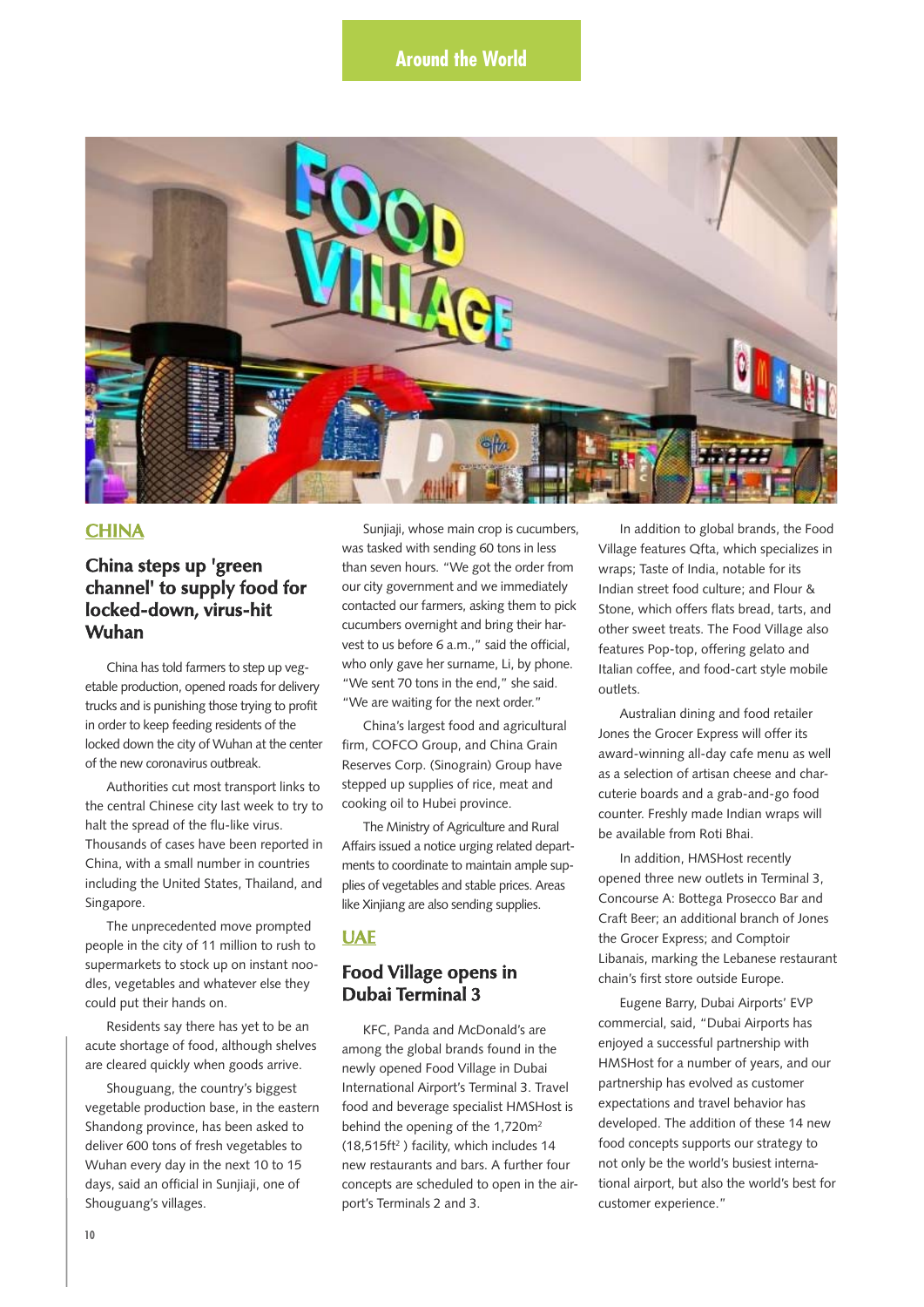### **EUROPEAN UNION**

## **EU food exports to Japan soar after enforcement of free trade pact**

Food exports from the European Union to Japan increased sharply in the February to November period immediately following the entry into force of their free trade agreement last year, the European Commission said recently.

Exports of different beverage items to Japan in the 10-month period rose 17.3 percent from a year before while butter exports surged 47.8 percent, according to European Commission data released ahead of the Feb. 1 anniversary of the FTA taking effect.

The data also showed that the overall EU exports to Japan gained 6.6 percent while imports from Japan increased 6.3 percent, suggesting goods traded between the world's third-largest economy and the bloc has become robust since the launch of the free trade pact that covers nearly 30 percent of the global economy in terms of gross domestic product.

According to the European Union, its exports to Japan have expanded at an average pace of 4.7 percent over the past three years through 2018. The latest data suggest it is almost certain that exports from the European Union to Japan grew at a higher rate in 2019.

Among other items exported to Japan, shipments of pasta swelled 14.9 percent in the 10-month period to November last year, while those of pork and cheese rose 12.6 percent and 7.0 percent, respectively. Exports of milk and cream shot up 120.7 percent from a year before, while exports of items other than food such as baby clothing and electric machinery also increased.

## **GERMANY**

## **German farmers plant less winter wheat, more rapeseed**

Germany's winter wheat sown area for the 2020 harvest has been reduced by 7.1pc in the year to about 2.83 million hectares, according to the national statistics office. Farmers had turned to other crops such as rapeseed, data from the agency said.

German winter rapeseed sowings for 2020, crop have been expanded by 11.8pc on the year to about 952,000 hectares, it said.

Germany's rapeseed sowings for the 2019 crop were the smallest area in 22 years and the harvest suffered from the summer heatwave, cutting yields and reducing the oil content of seeds. The 2018 rapeseed crop had also suffered from a heatwave.

The agency's rapeseed estimate is above the 1.9pc increase in planted area to 873,000 hectares forecast in November by the German oilseeds industry association UFOP. "Despite the German rapeseed crop suffering two reduced harvests in a row because of heatwaves and droughts, it looks like a lot of farmers have decided to take a chance on rapeseed again," one German grain trader said. "Wheat prices are also not looking attractive," the trader said.

Sowing conditions in the autumn were generally good. Germany had largely escaped the repeated rain seen in other west European countries which prevented farmers in other areas carrying out their planting intentions.

Germany is the European Union's second-largest wheat producer after France and a major exporter. It is one of the EU's largest producers of rapeseed, Europe's most important oilseed for edible oil and biodiesel production. Germany's sowings of winter barley, used for animal feed, were cut by 1.0pc to 1.33 million hectares, the agency said.

Plantings of rye and other minor winter grains were increased by 5.6pc to 670,000 hectares. The area used for the feed grain triticale was cut by 3.8pc to 344,000 hectares.

### **INDONESIA**

## **Indonesia gears up for regional initiatives to boost food system**

State officials together with representatives of the private sector and civil society gathered on in Jakarta to discuss the challenges facing Indonesia in agriculture, fisheries, and forestry. The national authorities in these sectors are preparing to attend the FAO's 35th Asia Pacific Regional Conference (#APRC) in Bhutan in February, where several new regional initiatives will be promoted.

Asia and the Pacific region are changing rapidly because of economic growth, structural transformation, emerging technologies, and urbanization. Growing urbanization is leading to fundamental changes in food systems and food envi-